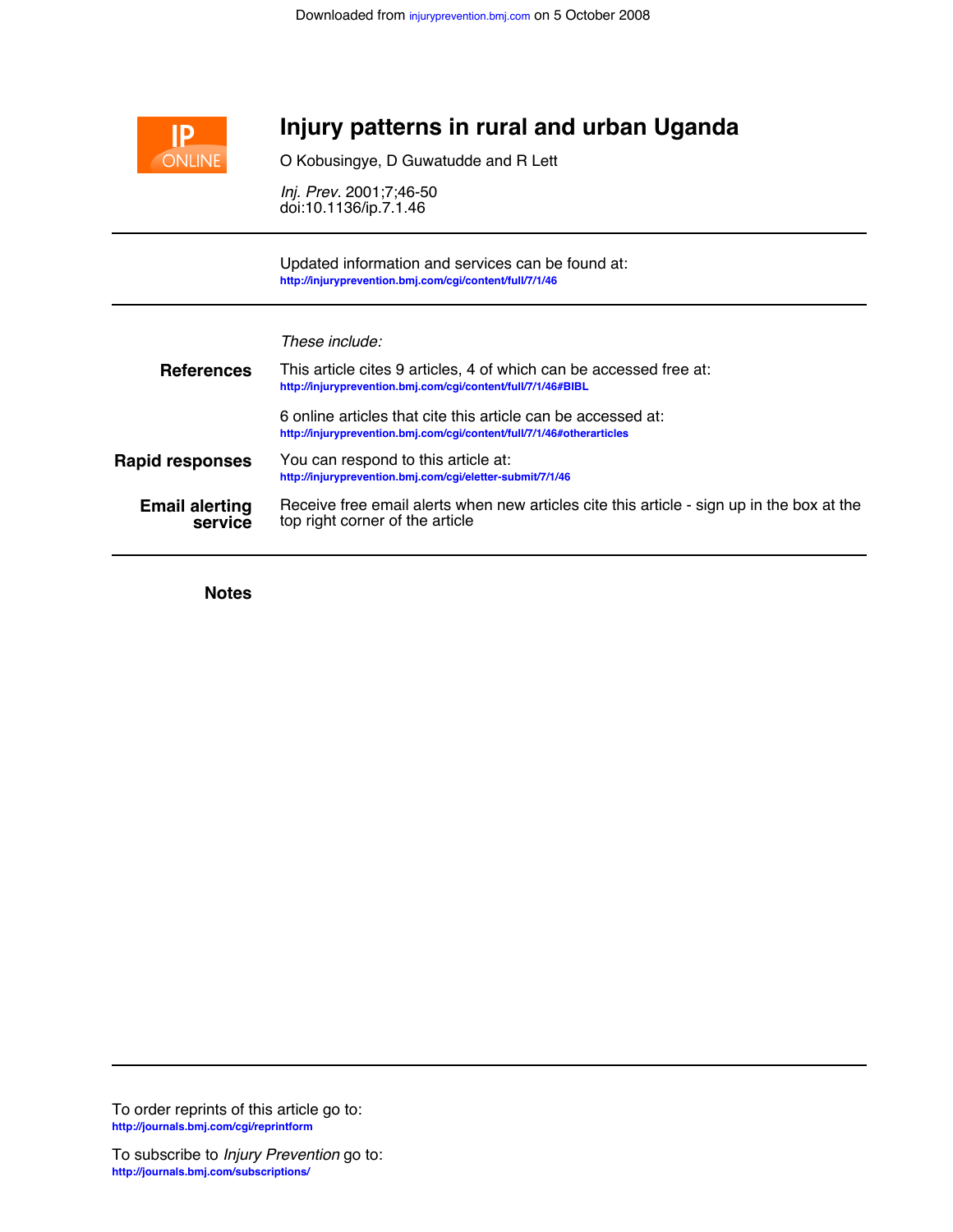# Injury patterns in rural and urban Uganda

O Kobusingye, D Guwatudde, R Lett

## **Abstract**

*Objectives—***To describe and contrast injury patterns in rural and urban Uganda.** *Settings***—One rural and one urban community in Uganda.**

*Methods***—Community health workers interviewed adult respondents in households selected by multistage sampling, using a standardized questionnaire.**

*Results—***In the rural setting, 1673 households, with 7427 persons, were surveyed. Injuries had an annual mortality rate of 92/100 000 persons, and disabilities a prevalence proportion of 0.7%. In the urban setting 2322 households, with 10 982 people, were surveyed. Injuries had an annual mortality rate of 217/100 000, and injury disabilities a prevalence proportion of 2.8%. The total incidence of fatal, disabling, and recovered injuries was 116/1000/ year. Leading causes of death were drowning in the rural setting, and road traYc in the city.**

*Conclusion—***Injuries are a substantial burden in Uganda, with much higher rates than those in most Western countries. The urban population is at a higher risk than the rural population, and the patterns of** injury differ. Interventions to control **injuries should be a priority in Uganda.** (*Injury Prevention* 2001;**7**:46–50)

Keywords: trauma; pattern of injuries; Africa

The Global Burden of Disease Study estimates that 10% of global deaths are due to injuries, and that if current trends persist, this burden will greatly increase in the next 20 years.<sup>1</sup> Reports like these suggest that the low income countries of Africa and Asia will have the heaviest burden. It is necessary to assess these predictions, because the implications are profound if they prove to be accurate.

In Uganda, most injury information is contained in police records, but this consists mostly of intentional and traffic injuries. Mortuary data have the same limitations and do not include non-fatal injuries. Consequently, we report results from an urban community survey, conducted in June 1997, and a rural survey, conducted in November 1998.

## **Methods**

## **SETTINGS**

Uganda is one of the East African great lakes countries, with the River Nile, several of its tributaries, and six large lakes located within its boundaries. Approximately 88% of the Ugandan population live in rural areas.<sup>2</sup> Between 1985 and 1995, Uganda had a 220% increase in licensed vehicles, and between 1992 and 1996, a 140% increase in vehicle ownership the highest in East Africa (Transport Research Laboratories UK, unpublished data).

Rural Uganda is characterized by subsistence farming, limited health care access, limited motorized transport, and a narrow range of economic activity. In contrast, urban settings have congested housing, better physical health care access, a wider range of economic activity, roads with busy vehicle and pedestrian traffic, but little provision for pedestrians and cyclists. These differences are likely to have different effects on the pattern of injury. Therefore, we selected Kawempe division, one of the five geopolitical divisions of Kampala city, and Mukono, a rural district in southern Uganda for this study.

Kawempe has approximately 200 000 inhabitants. It has areas of dense urban slums, poorly demarcated trading centers, open markets along busy roads, light and medium industry, a tertiary level hospital, and a university campus.

Mukono has approximately 900 000 inhabitants. About 12% of the population reside in small towns along a highway and the remainder is entirely rural. The district is served by five hospitals and a number of smaller health units. Access and use of formal health care are low, especially in areas where motorization is limited.

## SAMPLING TECHNIQUES

In both settings, a three stage sampling procedure was used to identify the households needed to generate the required sample.

### *Urban setting*

Stage I: the 18 parishes in Kawempe were divided into seven strata, based on population density. One parish was randomly selected from each stratum. Stage II involved randomly selecting 50% of the zones from each of the seven parishes. Using computer generated random numbers, 18 zones were selected. For stage III, beginning at the village meeting grounds, interviewers systematically selected households based on the required sample size for that village until the total was realized.

## *Rural setting*

Stage I: the 30 subcounties in the district were grouped into seven strata by population density. One subcounty was randomly selected from each stratum, except for subcounties with population density 350+ and 0–99. All subcounties with  $350+$  persons/km<sup>2</sup> were small towns. Because of the likely difference in the pattern of injuries between towns and rural areas, two municipalities were purposely selected from this stratum. The sparsely populated subcounties (0–99 persons /km<sup>2</sup>) were on

**Department of Surgery, Makerere University, Kampala, Uganda** O Kobusingye

**Clinical Epidemiology Unit, Makerere University, Kampala, Uganda** D Guwatudde

**Canadian Network for International Surgery, Vancouver, Canada** R Lett

Correspondence to: Dr Olive Kobusingye, Department of Surgery, Faculty of Medicine, Makerere University, PO Box 7072, Kampala, Uganda olive@imul.com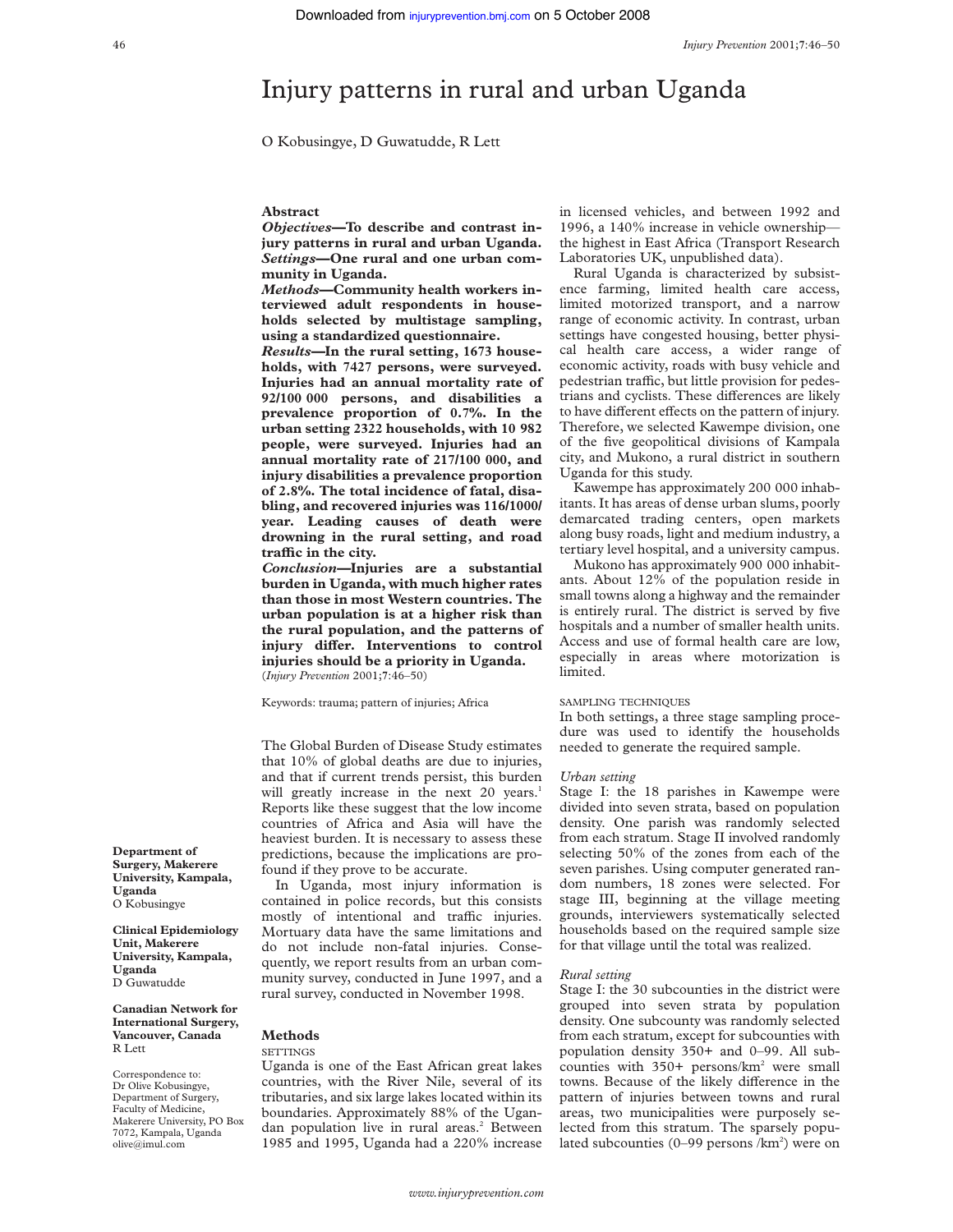*Table 1 Cause of injury by outcome: rural (n=7427); results are number (%)*

| Cause        | Fatal<br>$(n=34)$ | Disabling<br>$(n=55)$ | Recovered<br>$(n=575)$ |
|--------------|-------------------|-----------------------|------------------------|
| Traffic      | 6(18)             | 19 (35)               | 72 (13)                |
| <b>Burns</b> | 2(6)              | 6(11)                 | 71 (12)                |
| Cuts/stabs   | 4(6)              | 9(16)                 | 197 (34)               |
| Blunt injury | 5(15)             | 6(11)                 | 109 (19)               |
| Poison       | 1(3)              | 0                     | 2(0.3)                 |
| Drowning     | 9(27)             | $\Omega$              | 3(0.5)                 |
| Animal bites | 2(6)              | $\Omega$              | 29(5)                  |
| Falls        | 1(3)              | 13 (24)               | 73 (13)                |
| Gunshots     | 2(6)              | 0                     | 0                      |
| Other        | 2(6)              | 2(4)                  | 19(3)                  |

the shores of lakes Kyoga and Victoria. We purposely selected two subcounties from this stratum. Stage II involved randomly selecting 50% of the villages in each subcounty and for stage III, interviewers started at the village meeting grounds, and selected households randomly until the required sample was realized. In every village at least 20 households were visited.

## REQUIRED SAMPLE SIZE

Population estimates were obtained from the 1991 Population and Housing Census Report adjusted for projected population growth.<sup>3</sup> Sample sizes were determined using a formula for cross sectional surveys, with a 95% confidence interval.<sup>4</sup>

#### *Kawempe*

Because of lack of information on the expected level of trauma in this area, we assumed that at most 50% of persons would sustain an injury annually, and allowed for a maximum error of 8% resulting in a minimum sample of 9947. This was proportionately distributed among the selected zones according to the population of each zone.

## *Mukono*

Based on results of the urban survey, an estimated injury mortality rate of 2.2/1000 persons/year was used to calculate the required sample size, allowing for a maximum error of ±0.11%. The minimum sample was 6805.

## DATA COLLECTION INSTRUMENTS AND METHODS

The questionnaire had three sections: the first collected information about household characteristics; number of persons in the household, type of dwelling, types of energy used, views of the respondent on prevalent injuries, and feasibility of strategies for prevention. The second collected demographic details about each member of the household and whether they had suffered any injury or injury fatality. Those that had occurred in the five years preceding the survey were included. The third collected detailed information about each injury event reported. The respondent was the most responsible adult in the household. After establishing rapport and securing consent, interviewers explained "injury" using local words and then read a list of common external causes. Outcomes were classified into death, disability, or full recovery. To minimize bias, the recall period for fatal injuries was restricted

*Table 2 Cause of injury by outcome: urban (n=10 982); results are number (%)*

| Cause        | Fatal<br>$(n=119)$ | Disabling<br>$(n=312)$ | Recovered<br>$(n=478)$ |
|--------------|--------------------|------------------------|------------------------|
| Traffic      | 55 (46)            | 122 (39)               | 139 (29)               |
| <b>Burns</b> | 11(9)              | 36(12)                 | 113 (24)               |
| Cuts/stabs   | 1(0.8)             | 21(7)                  | 73(15)                 |
| Blunt injury | 4(3)               | 15(5)                  | 30(6)                  |
| Poison       | 9(8)               | 7(2)                   | 4(0.8)                 |
| Animal bites | 6(5)               | 18(6)                  | 14(3)                  |
| Falls        | 4(3)               | 39 (13)                | 85 (18)                |
| Gunshots     | 24 (20)            | 35(11)                 | 7(1)                   |
| Other        | 5(4)               | 19 (6)                 | 13(3)                  |

to five years, and for fully recovered injuries to six months. Classifications of causes of injuries were derived from the *International Classification of Diseases*, 10th edition, except for "blunt injuries" and "cuts/stabs".

The quantitative part of the questionnaire was precoded and the qualitative component was filled out in the local language. Translation and back translation were done, and data collectors underwent rigorous training in interviewing techniques.

#### DATA MANAGEMENT

Field supervisors reviewed completed questionnaires each day and checked them for accuracy.

Each field supervisor resurveyed 5% of the households. The intrareader and inter-reader reliability for all key variables was high (Pearson's correlation coefficients: 0.99 and 0.97 respectively, p<0.001). One of the authors (DG) translated the narratives. Where appropriate, we compared the percentages using Fisher's exact test or the  $\chi^2$  statistic. We defined a "severe injury" as one leading to either disability or death.

### **Results**

Altogether 1673 households, with 7427 persons, were surveyed in the rural setting. Their average age was  $20.1 \pm 17.1$  years, with 62% age 20 or younger. In the city, 2322 households with 10 982 people were surveyed. Of these, 5257 (48%) were males and 1900 (17%) were children 5 years or younger. None of these characteristics varied significantly across the parishes or subcounties studied.

### INJURY OUTCOMES

## *Mukono*

Thirty four fatal injuries occurred in the five years preceding the survey (table l), an annual injury rate of 92/100 000 persons. Fifty five persons had disabling injuries, a prevalence rate of 0.7%. In addition, 575 fully recovered injuries occurred in the six months preceding our survey.

#### *Kawempe*

In the city, 119 fatal injuries were reported in the five years preceding the survey (table 2), an average annual mortality of 217/100 000 persons. A total of 312 disabilities due to injury were reported, giving a prevalence proportion of 2.8%. Furthermore, 478 fully recovered injuries were reported for the six months before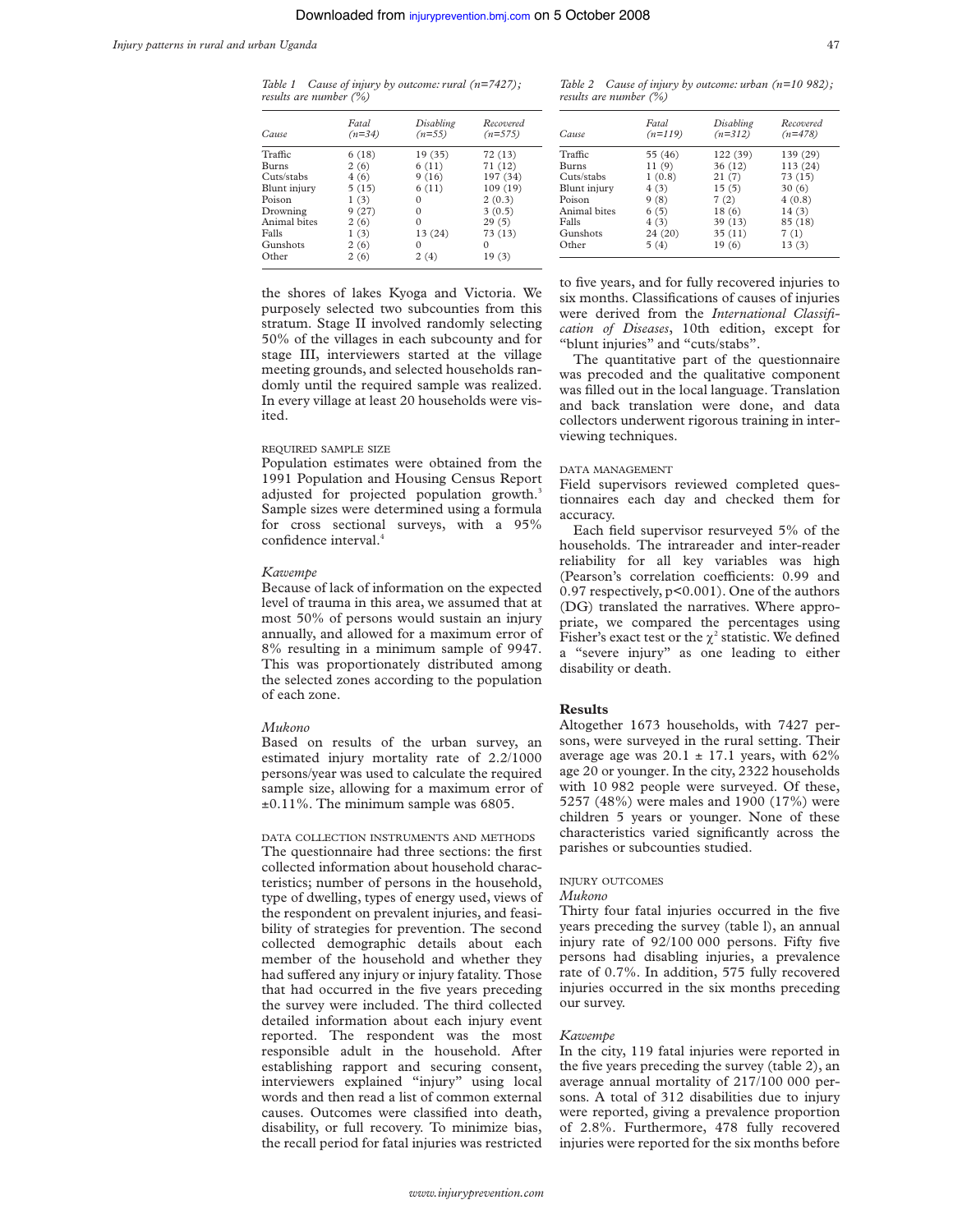*Table 3 Top three causes of injury by age: rural (Mukono); results are number (%)*

|                      |                | Severe injuries                  |                            |     | Recovered injuries                  |                                |  |
|----------------------|----------------|----------------------------------|----------------------------|-----|-------------------------------------|--------------------------------|--|
| Age group<br>(years) | No             | Top 3 causes                     |                            | No  | Top 3 causes                        |                                |  |
| < 10                 | 15             | Falls<br>Traffic<br><b>Burns</b> | 5(33)<br>4(27)<br>2(13)    | 182 | <b>Burns</b><br>Cuts/stabs<br>Falls | 45(25)<br>42 (23)<br>36 (20)   |  |
| $10 - 19$            | 17             | Burns<br>Traffic<br>Drowning     | 5(29)<br>3(18)<br>3(18)    | 126 | Cuts/stabs<br>Blunt<br>Traffic      | 36 (29)<br>24 (19)<br>17(13)   |  |
| $20 - 29$            | 17             | Traffic<br>Cuts/stab<br>Drowning | 5(29)<br>3(18)<br>3(18)    | 103 | Cuts/stabs<br>Blunt<br>Traffic      | 49 (48)<br>21(20)<br>16(16)    |  |
| $30 - 39$            | 11             | Traffic<br>Falls<br>Drowning     | 5(45)<br>2(18)<br>2(18)    | 84  | Cuts/stabs<br>Traffic<br>Blunt      | 34 (40)<br>19(23)<br>17(20)    |  |
| $40 - 49$            | $\overline{7}$ | Traffic<br>Cuts/stab<br>Burns    | 3(43)<br>2(29)<br>1(14)    | 40  | Cuts/stabs<br>Blunt<br>Traffic      | 18 (45)<br>6(15)<br>5(13)      |  |
| $\geqslant 50$       | 15             | Traffic<br>Blunt<br>Cuts/stab    | 5(33)<br>4(27)<br>3(20)    | 37  | Cuts/stabs<br>Falls<br>Traffic      | 17 (46)<br>6(16)<br>5(14)      |  |
| Not stated           | n/a            | n/a                              |                            | 3   | Falls<br>Cuts/stab<br>Blunt         | 1(33)<br>1(33)<br>1(33)        |  |
| Total                | 82             | Traffic<br>Falls<br>Cuts/stab    | 25(30)<br>13(16)<br>11(13) | 575 | Cuts/stabs<br>Blunt<br>Falls        | 196 (34)<br>108 (19)<br>72(13) |  |

*Table 4 Top three causes of injury by age: urban (Kawempe); results are number (%)*

|                                        |                | Severe injuries                     |                               |     | Recovered injuries                    |                                 |  |
|----------------------------------------|----------------|-------------------------------------|-------------------------------|-----|---------------------------------------|---------------------------------|--|
| Age group<br>No<br>(years)<br>58<br>10 |                | Top 3 causes                        |                               | No  | Top 3 causes                          |                                 |  |
|                                        |                | <b>Burns</b><br>Traffic<br>Falls    | 24 (41)<br>14 (24)<br>7(12)   | 168 | <b>Burns</b><br>Falls<br>Cuts/stabs   | 85(51)<br>31 (19)<br>24 (14)    |  |
| $10 - 19$                              | 71             | Traffic<br>Falls<br><b>Burns</b>    | 25(35)<br>1(15)<br>8(11)      | 90  | Traffic<br>Falls<br>Cuts/stabs        | 28 (31)<br>22(24)<br>20(22)     |  |
| $20 - 29$                              | 126            | Traffic<br>Gunshots<br>Animal bite  | 56 (44)<br>27(21)<br>10(8)    | 105 | Traffic<br>Cuts/stabs<br>Blunt        | 48 (46)<br>14 (13)<br>13(12)    |  |
| $30 - 39$                              | 96             | Traffic<br>Gunshots<br><b>Burns</b> | 50 (52)<br>20(21)<br>5(5)     | 61  | Traffic<br>Falls<br>Cuts/stabs        | 27 (44)<br>12(20)<br>6(10)      |  |
| $40 - 49$                              | 40             | Traffic<br>Gunshots<br>Falls        | 19 (48)<br>6(15)<br>4(10)     | 25  | Traffic<br>Falls<br><b>Burns</b>      | 11 (44)<br>4(16)<br>3(12)       |  |
| $\geqslant 50$                         | 33             | Traffic<br>Falls<br>Cuts/stab       | 11(33)<br>9(27)<br>3(9)       | 13  | Traffic<br>Falls<br>Cuts/stabs        | 4(39)<br>4(39)<br>3(23)         |  |
| Not stated                             | $\overline{7}$ | Traffic<br><b>Burns</b><br>Blunt    | 2(29)<br>1(14)<br>1(14)       | 16  | Cuts/stabs<br>Traffic<br>Falls        | 4(25)<br>3(19)<br>2(13)         |  |
| Total                                  | 431            | Traffic<br>Gunshots<br><b>Burns</b> | 117(27)<br>59 (14)<br>47 (11) | 478 | Traffic<br><b>Burns</b><br>Cuts/stabs | 139 (29)<br>113 (24)<br>73 (15) |  |

the survey. Injury rates for all three categories were higher in the city.

## OUTCOME BY CAUSE

*Mukono*

The leading cause of fatal injuries was drowning  $(27\%)$ , followed by traffic  $(18\%)$ , and blunt injuries  $(15%)$  (table 1). Traffic was the leading cause of disabling injuries (35%), followed by falls (24%), and cuts or stabs (16%). A smaller proportion of disabling injuries was caused by

#### *Kawempe*

In this setting, the leading cause of fatal injuries was traffic (46%), followed by gunshot wounds (20%) (table 2). Other causes included burns (9%), poisoning (8%), and animal bites (5%). Traffic and burns were the leading causes of non-fatal injuries and traffic also accounted for 39% of all disabling injuries, and 29% of recovered injuries. Burns accounted for 12% of the disabling injuries and 24% recovered injuries.

In both settings, males were injured more often than females except for burns, cuts/stabs, and blunt injuries.

## INJURY OUTCOME BY AGE

## *Mukono*

Falls were the most common cause of severe injuries in children aged 10 years and younger, accounting for  $33\%$ , followed by traffic  $(27\%)$ , and burns (13%) (table 3). In all age groups 20 years and older, traffic was the most important cause. Those 30–39 years were the most affected by traffic, followed by the 20–29 and 40–49 year age groups (29% each).

Among fully recovered injuries, cuts/stabs were the most important cause in all age groups, except in children 10 years or younger, among whom burns were the most frequent cause. The age group most affected by cuts/stabs were 20–29 years (48%), followed by the  $\geq 50$  and 40–49 age groups (46% and 45%, respectively).

#### *Kawempe*

Burns were the leading cause of severe injuries in children 10 years or younger (41%) (table 4), while traffic was the leading cause among the rest. Among those  $30-39$  years, traffic accounted for 52% of the total, followed by gunshots among those 20–49 years (19%).

The majority (51%) of fully recovered injuries in children aged 10 years or younger were caused by burns. Traffic was again the most important cause of recovered injuries in all other age groups.

## PLACE

Most injuries happened either at home or on roads. In the rural community, 29% (10) of the deaths happened at home and another 29% on roads. Forty five per cent of disabling injuries (25) were at home and 38% (21) on the road. Forty six per cent (267) of recovered injuries occurred at home, and 22% (124) on the roads.

#### INTENT

In the rural setting, 21% (7) of the fatal injuries were intentional, whereas only 2% (1) of the disabling injuries and 12% (70) of the recovered injuries were intentional. In each injury outcome category, the majority were unintentional.

During the urban survey, "intent" for fatal injuries had not been incorporated in the questionnaire. However, for disabling injuries, 3%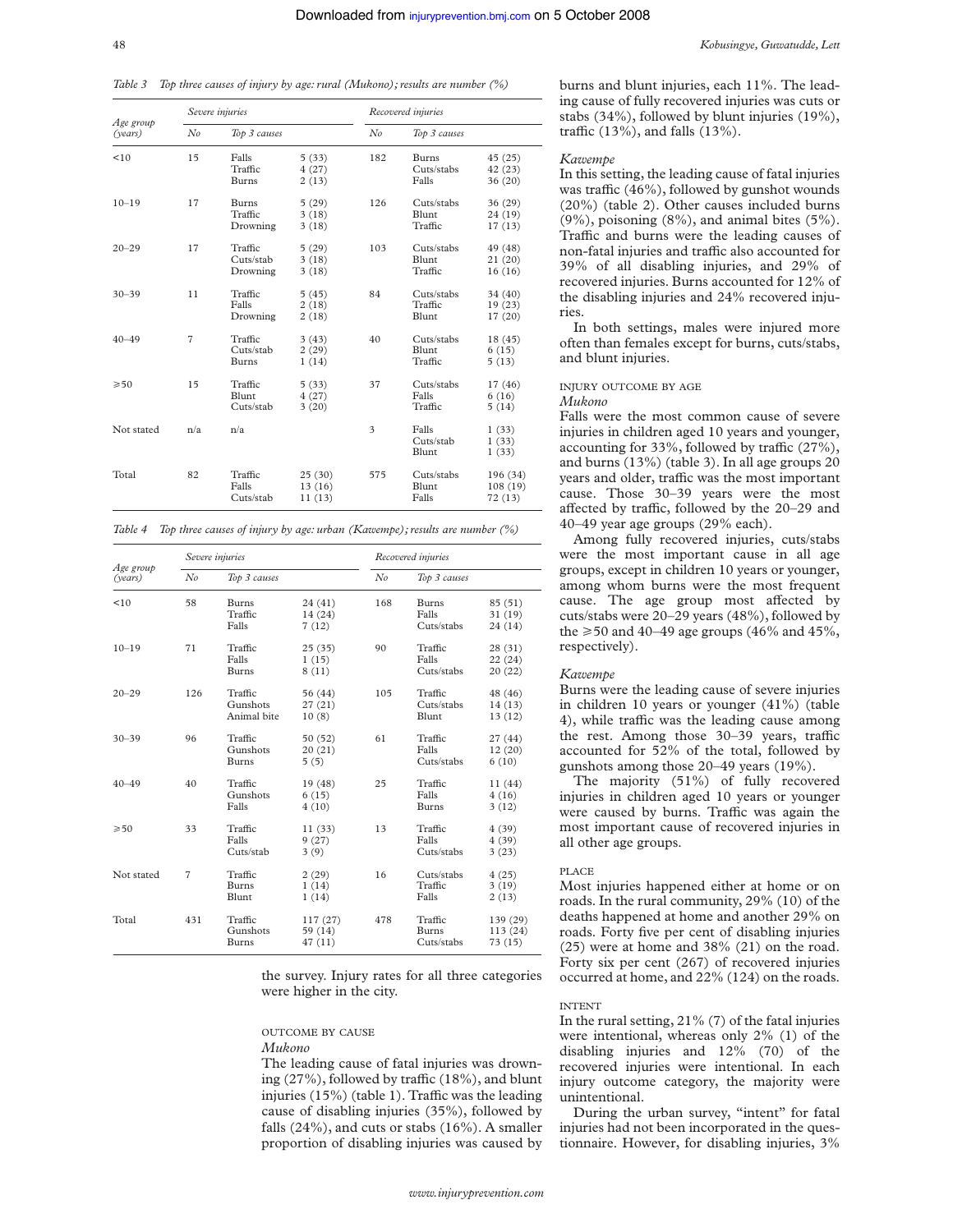#### **Key points**

- There are important differences in patterns of injury between urban and rural communities.
- Drowning comprises a large, mostly neglected problem in Uganda.
- Traffic injuries and deaths among young males require urgent action.
- A better understanding of childhood burns and falls will help identify modifiable factors.

were intentional, whereas 10% of fully recovered injuries were intentional. The rest of the injuries were either unintentional or intent could not be determined.

### **Discussion**

There have been criticisms of the Global Burden of Disease Study results with regard to Asia, as government data sources, which are fairly accurate, were ignored.<sup>5</sup> In Africa, the picture is even less clear, and the study estimates warrant skepticism as it relies heavily on South African data, which are likely to be unrepresentative. Most of the injury data from Africa are health facility based, yet formal health facility use is quite low in some countries. A Ghanian community based study found only 31% of fatal injuries received formal medical care.<sup>6</sup> In such countries, therefore, surveillance at health facilities alone is inadequate to determine the magnitude, even of severe injuries.

A better data collection system is essential to understand the pattern of injury in Uganda, and should also provide some insight into injury patterns for other parts of East Africa. Although it is possible to begin some injury prevention activities without surveillance, if the burden is not better appreciated, injuries are often given a low priority and little or no resources allocated.7 8 Programs that are designed without using data may be inappropriate and their evaluation difficult.

This study found a high incidence of injury especially in the urban setting. It suggests that projections raised by the Global Burden of Disease Study concerning injury may be correct in at least one African country. It also demonstrates a high incidence of injury in young urbanites. This may indicate that the projections for an increase in rates with increased urbanization and proportion of young people may be true for Uganda.

The annual injury mortality rate of 92/ 100 000 person years in the rural setting shows a huge injury burden, and the rate of 217/100 000 person years in the city is even worse. These rates are twice as high as the rates in Ghana,<sup>6</sup> and the prevalence of disabling injury in urban Uganda was four times that in rural Uganda. In Ghana, all age injury mortality is estimated at 62/100 000/year, with a non-fatal rate of 7.56/100/year. Part of this

difference could be because Uganda's traffic injury rates are the worst in the region.

In most established market economies, injuries are the leading cause of death and of lost disability adjusted life years for those 1–19 years. Injury death rates in low income countries are higher than in industrialized countries.1 The probability of dying from an injury by age 19 is also much higher in the developing world than in the established market economies. This difference is most likely related to inadequate preventive measures and to poor medical care. Provisions for pedestrians and cyclists are minimal or nonexistent in spite of the fact that road traffic is the most important cause of injury in most of these countries.

One important difference between the urban and the rural populations was the higher rate of drowning in the rural community. This finding is consistent with findings from other studies in developing countries and is expected with greater exposure of rural people to unprotected water surfaces. In some rural areas of China and Sri Lanka a similar picture is seen, where drowning overtakes road traffic as a cause of unintentional injury.<sup>9</sup> The Ugandan district surveyed has an extensive water surface, surrounded by fishing communities. Most fishing and water transport is in small nonmotorized boats and canoes. It is not known what proportion of the people in these communities can swim, there is no coast guard, and the boats are not equipped with any floatation or other rescue devices.

Road traffic injuries are a huge burden to this population. These results are consistent with the pattern reported from the Ugandan hospital trauma registries. $10$  The majority of persons involved in traffic injuries were cyclists. Although many studies in Africa have found pedestrians the largest group of injured road users, our finding emphasizes the greater plight of cyclists as vulnerable road users. It may also point to a transition in Africa, following the Asian pattern, where bicycles transport more people than do motor vehicles.<sup>11</sup> In Uganda, the last 10 years have seen an explosive growth in the numbers of bicycles and motor cycles, especially the taxi cyclists (Uganda Revenue Authority reports, 1994–99). The much higher rates in the city may reflect more intense economic activity, resulting in heavier traffic, with an increased attempt to share the road by both fast motorized traffic and vulnerable road users. Other important factors in developing countries, like alcohol, poor driver skill, and poor road designs, were not assessed, but are likely to be contributors.

Falls were the second most common cause of severe injuries in both settings, occurring most often in those under 10. This may reflect high risk environments, such as lack of proper sleeping and play facilities, or inadequate supervision. In other developing countries, falls are an important cause of injury of boys and young adult males.12 In established market economies, falls have their most devastating effects among the elderly and infirm.<sup>13 1</sup>